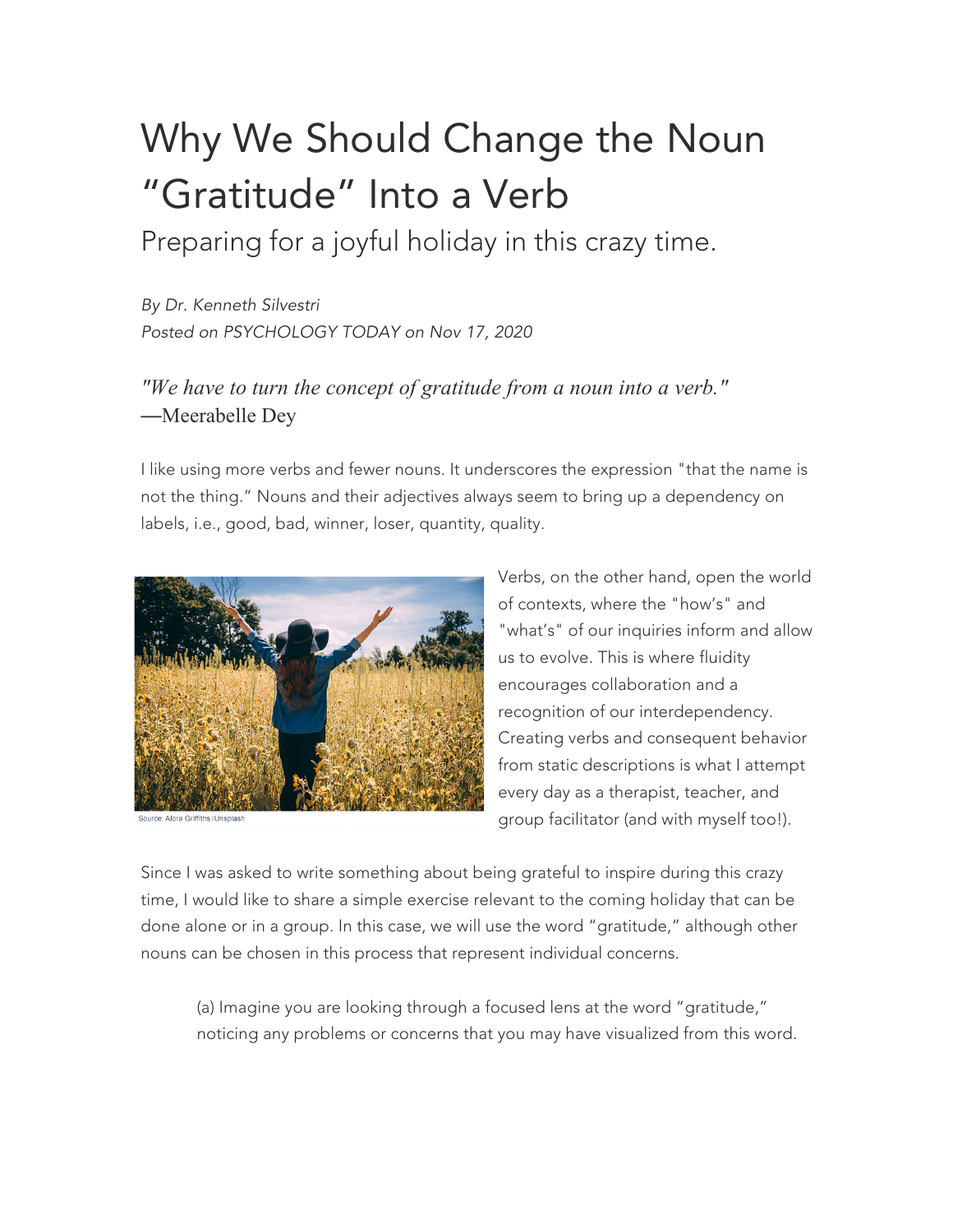(b) Now ask yourself what new behaviors you would like to have regarding this noun. Think especially about how it affects you in this present moment with the holidays approaching.

(c) Next, actually look forward at an object and simultaneously widen your lens, describing in a peripheral manner with some detail your immediate surroundings—up, down, and sideways as well as continuing to expand this view beyond the confines of the room, community, and world.

(d) After this, come back to your original, focused lens and describe any differences (that can make a difference) regarding your initial problem or concern that occurred from this exercise. At this time, come up with an active sensation word that was elicited from (feeling, seeing, smelling, etc.) by widening your lens and creating a new perspective. Ask yourself how your sensation relates to your original concern. Create a visual collage of emerging descriptive contexts that elicit changes that you previously might not have recognized or understood. Share this with a trusted friend or significant other that may also have tried the above process.

"Gratitude" is generally defined as the quality of being thankful, with a readiness to show appreciation for and to return kindness. Sounds nice, but it is seldom practiced in this way. Could this be a result of not seeing the terrain beyond the map*? When we transform this noun (and for that matter any noun) into a context of active sensations… a verb…, we enter the world of infinite possibilities.* Stephen Nachmanovich in his wonderful book*, The Art of Is*, believes "we can make the jump into thinking systemically, to realizing that we are verbs, not things."

There is a segue, a powerful verb for each one of us to explore and notice the transitional spaces that anthropologists describe as "liminal opportunities." *This is a moment when many improvisational avenues emerge as possible directions, not only to collaborate with each other but to interface with nature.*

What this indicates is that we are all victims of our Western cultural framework that emphasizes "cause-and-effect" thinking built on a form of grammar which separates subject and predicate. "We need a road, let's build it," without considering its peripheral impact on the specific surroundings. This creates, in most cases, suppression of the wider perspectives of life, something that is at odds with nature, which does not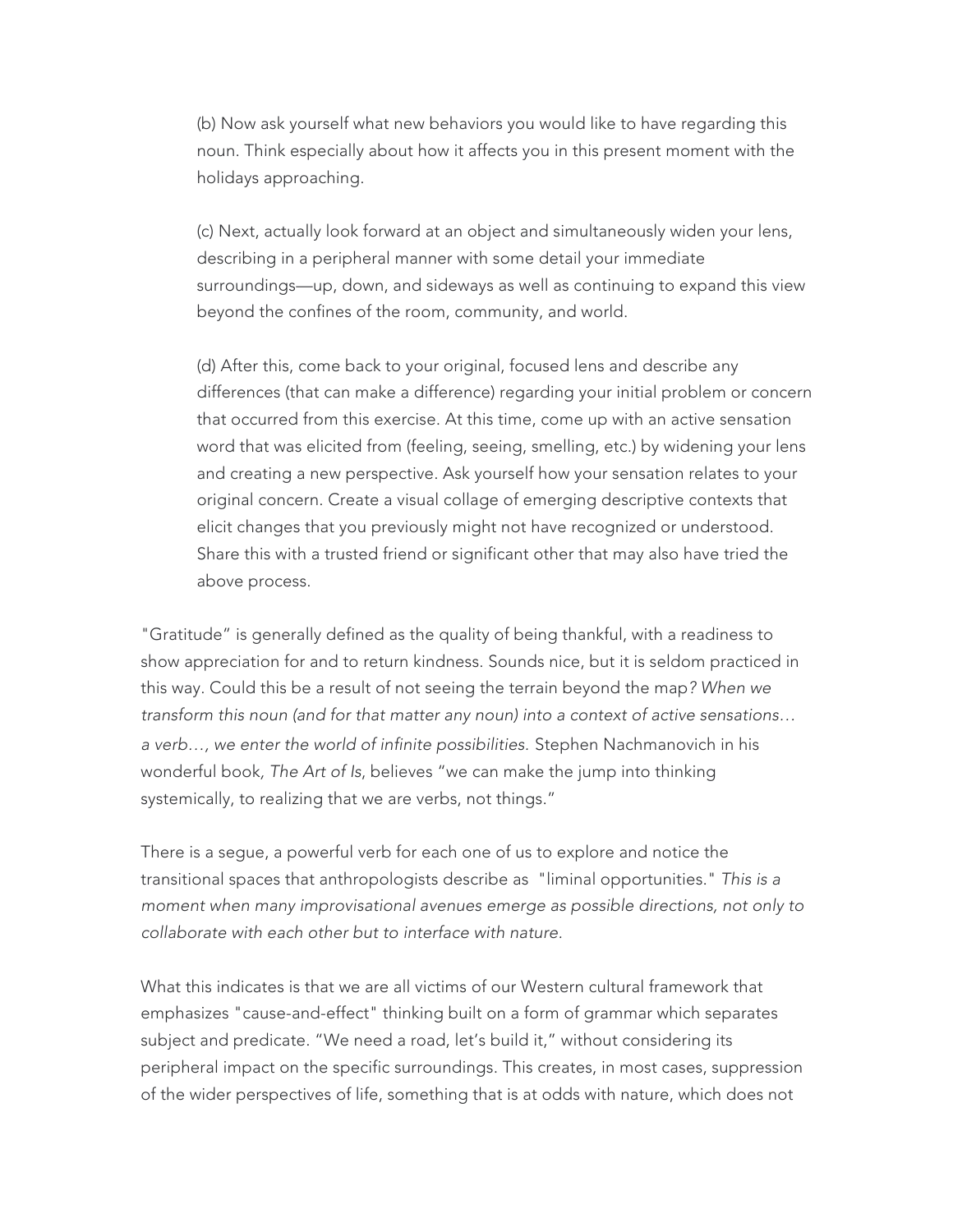do well to be described in fragments.

## Nature is messy and at the same time systemically beautiful.

Our aesthetic endeavors of art, music, poetry, and all creative ventures are an important way to get as close as we can to it. When nouns are converted into action verbs of sensation, we can roll into the many things that make up our world beyond the limiting mechanistic ideas that pervade our society and negatively affect our nervous system and emotions. This is what Nora Bateson, President of the International Bateson Institute, refers to as "Warm Data," the "information about the interrelationships that integrate elements of a complex system."

As human beings, we have the capacity to overcome imposed linear thinking and to become more ecologically aware of our actions and surroundings.

The offerings that are available can be mutually enjoyed as is demonstrated by the good vibrations felt in such experiences as the magical blending martial art of Aikido (the way of harmony), Tai Chi, yoga, and other mindfulness activities. This goes deep into our biological roots to help our response to stress by soothing our nervous system, specifically the Vagus Nerve, the nerve of compassion which regulates our sense of security.

It also influences how we communicate. A jazz quartet for instance can consist of individuals improvising and at the same time creating a unified harmonious sound. Pendulums that start out with different rhythms will eventually sync their movement. Due to cultural constraints, we have been programmed to miss the many interdependent contexts of our immediate world and beyond, which is all part of how nature works. Most of our problems, from climate issues to social dysfunctions, can be traced to this misinterpretation.

It is my sense that today it is ever more important to allow yourself to explore the infinite number of portals to gratefully celebrate with those who are special in your life. These trying moments with a pandemic that looms over us have redefined our lives. *It would be beneficial to be poetic, sing a song, harmonize beyond the confines of words, and allow the uniqueness of who you are to define the joys of mutuality in your relationships.*